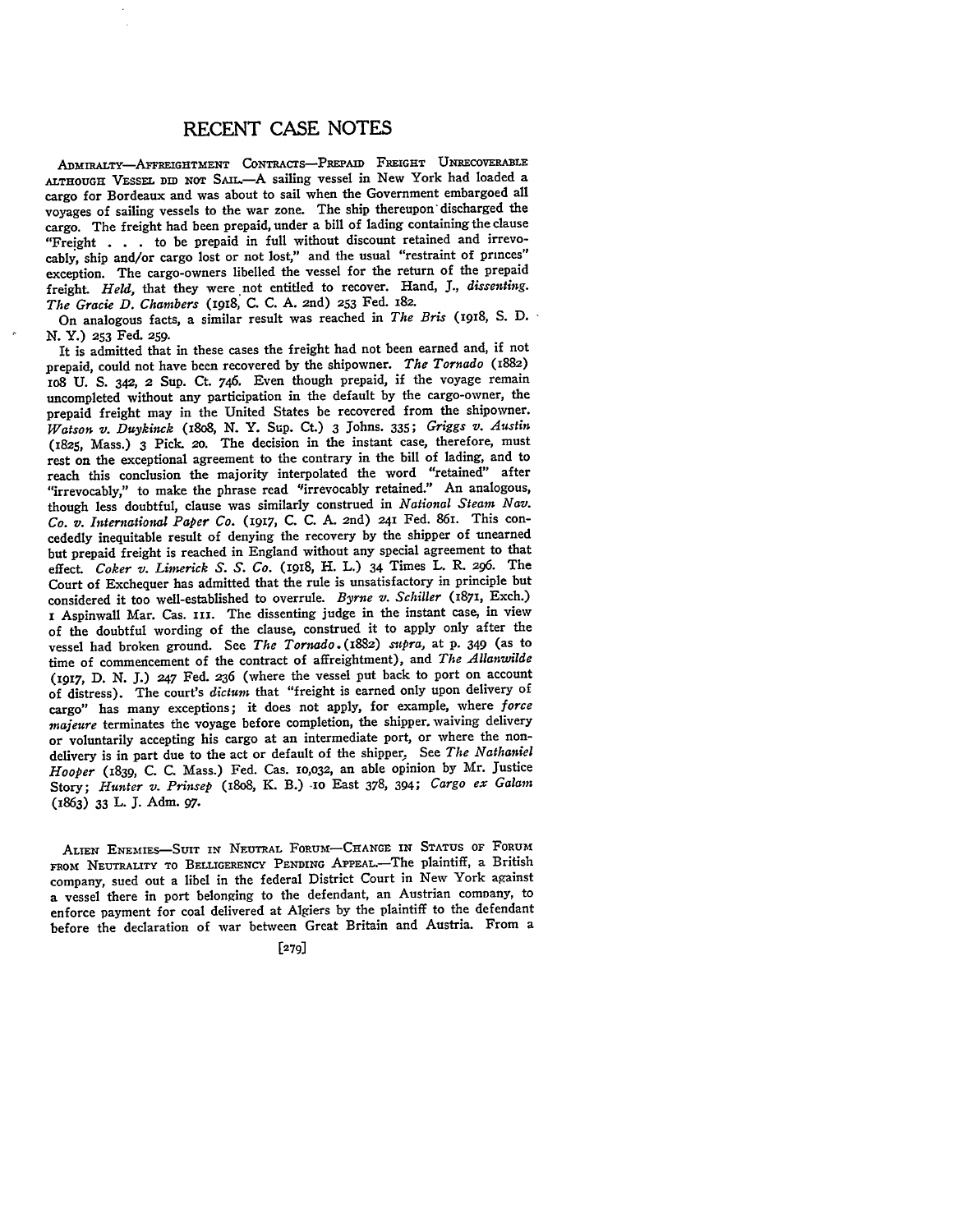judgment dismissing the libel an appeal was taken. While it was pending, war on Austria was declared **by** the United States. *Held,* that in view of the change of status of the United States from neutrality to co-belligerency with the plaintiff's country against the defendant's country, the decree of dismissal must be reversed, but that action upon the libel should be suspended until peace should remove the difficulty of communication between the defendant's officers in Austria and its American counsel. Watts, Watts & Co. Ltd. v.<br>Unione Austriaca di Navigazione (1918, U.S.) 39 Sup. Ct. 1.<br>The case is divisible into two distinct parts, covering (1) the period of

American neutrality, and **(2)** the period of belligerency. **A** United States court is privileged in its discretion to assume jurisdiction over a suit between foreigners, although the contract out of which it arose was made and was to be performed in a foreign country. Such jurisdiction is usually assumed unless reasons of expediency or treaty provisions forbid. *The ERwine Kreplin* **(1872, D. C. E. D.** *N.* Y.) **9** Blatch. 438 (treaty). Reasons of expediency forbid the assumption of jurisdiction, for example, when access to the national courts of the parties is easy, the cause of action being governed **by** their national law, and when the suit is for seamen's wages. See *Montalet v. Murray* (18o7, **U. S.)** 4 Cranch, 46 (suit on promissory notes made in St. Domingo); *Willendson v. The Fdrsaket* (i8ox, **D. C.** Penn.) **i** Pet. Adm. *<sup>197</sup>* (seaman's suit for wages) **;** see also *Panama Railroad Co. v. Napier Shipping Co.* (896) 166 **U. S. 28o, 285, 17** Sup. Ct. *572.* Jurisdiction is never declined where the case arises *communis juris* and involves the application of law com- mon to all nations. *Mason v. Blaireau* (1804, **U. S.) 2** Cranch **24o,** <sup>264</sup> (salvage) **;** *The Belgenland* (1884) **114 U. S. 355, 365, 5** Sup. Ct 86o (involving a collision on the high seas between foreign vessels) and other cases there cited. Inasmuch as in the instant case the general rule of international law and the law of the country of the plaintiff, of the defendant and of the forum were in harmony, to the effect that the payment of money during war **by** the subject of one belligerent to the subject of another is unlawful, it is unquestionable that the District Court had power to assume jurisdiction, although the refusal to exercise it to enforce payment **by** the defendant during the war was a proper use of its discretion as a court of a neutral nation. This was the ground of decision dismissing the libel. See **224** Fed. i88. After war broke out between the United States and Austria, the legal situation of the parties changed. The case became a suit **by** one belligerent in the court of a co-belligerent against a common enemy. The refusal to exercise jurisdiction must then rest on other grounds. It is a common rule that in the case of contracts executed prior to war, a state of war does not render them void, but merely suspends the remedy for their enforcement. *Ex parte Boussmaker* **(1806, Ch.) 13** Ves. *71.* This rule suspends suits brought **by** alien enemy plaintiffs. Plaintiffs are also barred **by** the rule that non-resident alien enemies have no standing *in judicio.* Neither rule grants to 'alien enemy defendants immunity from suit. *See Robinson v. Continental Insurance Co.* **[1915] I** K. B. **155, I61;** *McVeigh v'. United States* **(1870, U. S.) ii** Wall. **259,** *267;* and article **by C.** M. Picciotto in **(1917) 27 YALE: LAW JOURNAL, 167, 173.** But principles of civilized justice require that an enemy defendant have full opportunity to be heard in defence and to communicate with counsel. *Windsor v. McVeigh* (1876) **93 U. S. 274,** *280; The Kaiser Wilhelm 1I* **(1917, C. C. A.** 3rd) 246 Fed. **786, 79o.** This principle was applied **by** the Supreme Court in the instant case, rotwithstanding a stipulation as to the facts and the proof of foreign law entered into at the beginning of the suit **by** the defendant's counsel. The decision is novel but seems in accord with established principles.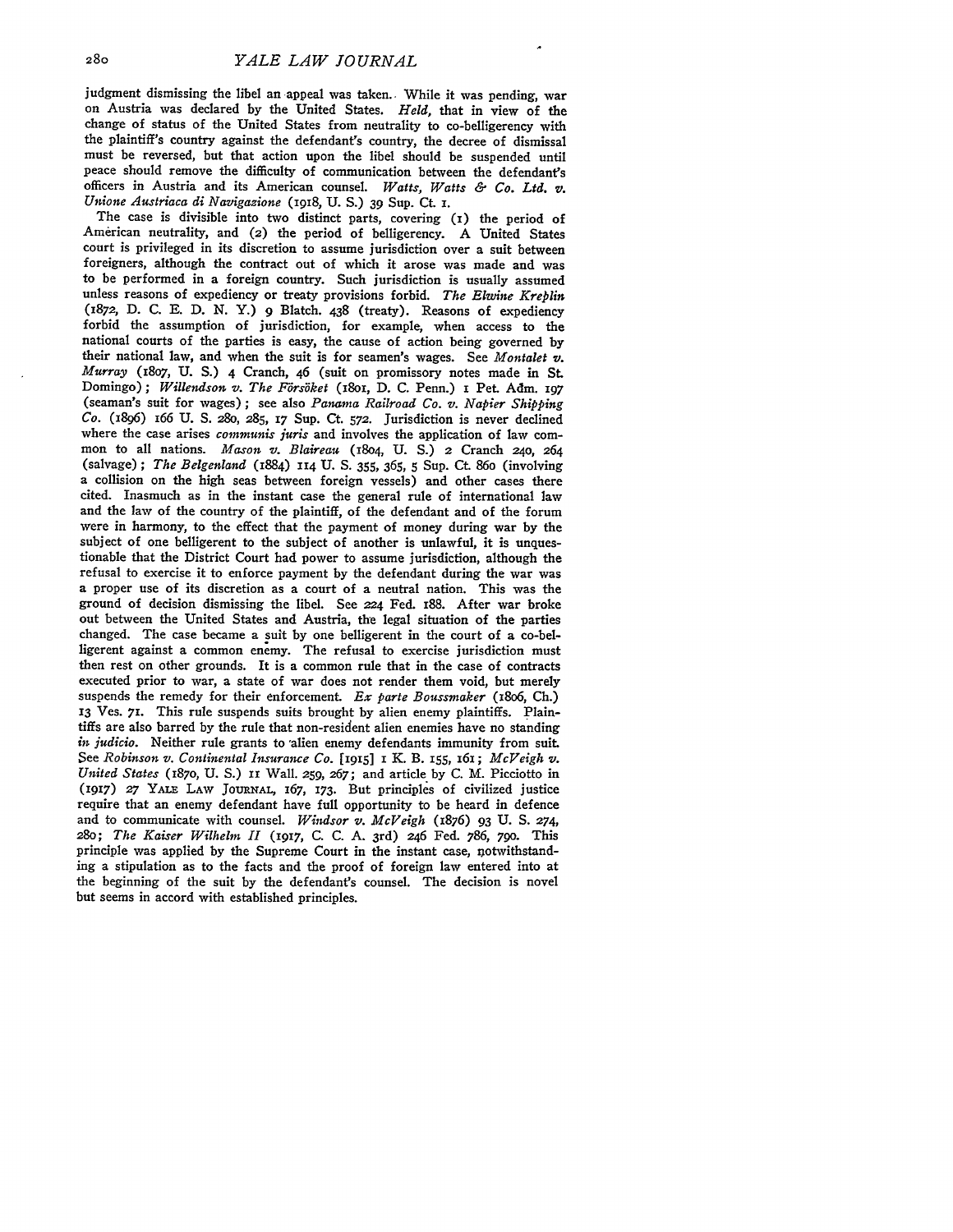CONSTITUTIONAL LAW-ADMIRALTY JURISDICTION-ACT OF CONGRESS REVIVING STATE COMPENSATION LAWS FOR MARITIME INJURIES.<sup>The claimant, a steve-</sup> dore, was injured while at work on board ship on February **26, I918. By** Act of October **6,** i917, Congress amended the Judicial Code dealing with the grant of admiralty jurisdiction to federal courts, so as to save "to claimants the rights and remedies under the compensation law of any state." On April **17, ign8, the New York Legislature re-enacted the compensation law previously** held unconstitutional as to maritime injuries in the *Jensen* case. *Held,* that the claimant was entitled to compensation under the New York Workmen's Compensation Law. *Cimmino v. John T. Clark & Son* (1918, App. Div.) 172 N. Y. Supp. 478.

This is another attempt to evade the unfortunate results of the decision in *Southern Pacific Co. v. Jensen* (1917) 244 **U. S. 205,** 37 Sup. Ct **524,** discussed, in (1917) 27 YALE LAW JOURNAL, 255. The court relies without comment upon the Act of Congress of Oct. 6, 1917, **40 U.** S. St. at L. 395. It does not discuss the questions as to the constitutionality and effectiveness of this Act, referred to in the Comment thereon in (1918) **27** YALE LAW **JOURNAL, 924,** 926. It merely cites and relies upon the case there criticised, *Veasey v. Peters* (1918, La.) 77 So. 948. Assuming the constitutionality of the Congressional Act, an interesting question arises whether the remedies it purports to save to claimants can be availed of without a re-enactment after the passage of the Act of Congress of the state compensation laws. Apparently. in order to avoid giving the New York law of April i7, 1918, a retroactive operation, the court held that it was unnecessary to re-enact the provisions of the prior compensation law relating to maritime injuries and that these provisions were revived and made operative by the mere passage of the Act of Congress. This, it is submitted, raises a very debatable question. The analogy, suggested by the court, of state statutes validly passed but suspended while acts of Congress are in force, seems not well taken. In view of the *Jensen* case, the situation is rather one of "a law enacted in the unauthorized exercise of a power exclusively confided to Congress." See *Re Rahrer* (18gi) **140** U. **S.** 545, 565, Il Sup. Ct. 865, 875. Nor does the case which the court relies upon-Allison *v. Corker (i9go)* 67 *N. J.* L. *596, 6o0,* **<sup>52</sup>**Atl. 362, 363-supply authority for the proposition claimed, for that case held only that a statute which is unconstitutional may, after removal of the constitutional restriction, be imported into valid legislation by appropriate reference, the matter being one purely of identification. It is commonly declared that an unconstitutional statute is ibsolutely null and is not validated by subsequent removal of the constitutional restriction. *Nortom v. Shelby County* (1886) 118 U. **S.** 425, 442, 6 Sup. Ct. **1121, 1125** *(semble); State v. Tufly* **(i8go)** 2o Nev. 427, 22 Pac. **1054** (statute void *in toto)* ; Cooley, *Const. Limitations* (7th ed.) **259.** This principle, if sound as applied to a statute unconstitutional in part, as Cooley declares, is contrary to the court's decision. But at least one New York case, though not cited by the court, furnishes some support for its opinion. *People v. Roberts* (1896) 148 **N.** Y. 36o, 42 N. E. io82 (state civil service law unconstitutional as applied to a certain office). The problem can scarcely be settled by logic. A statute void *in toto* may well be treated as thrown into the discard, and it would be inconvenient, when a constitutional restriction is removed, to have to search all such discarded legislation to see if it were not revived. But where a statute has in the main remained operative, the extension of it to a new field, within its terms but excluded by a constitutional restriction now removed, seems somewhat less unreasonable.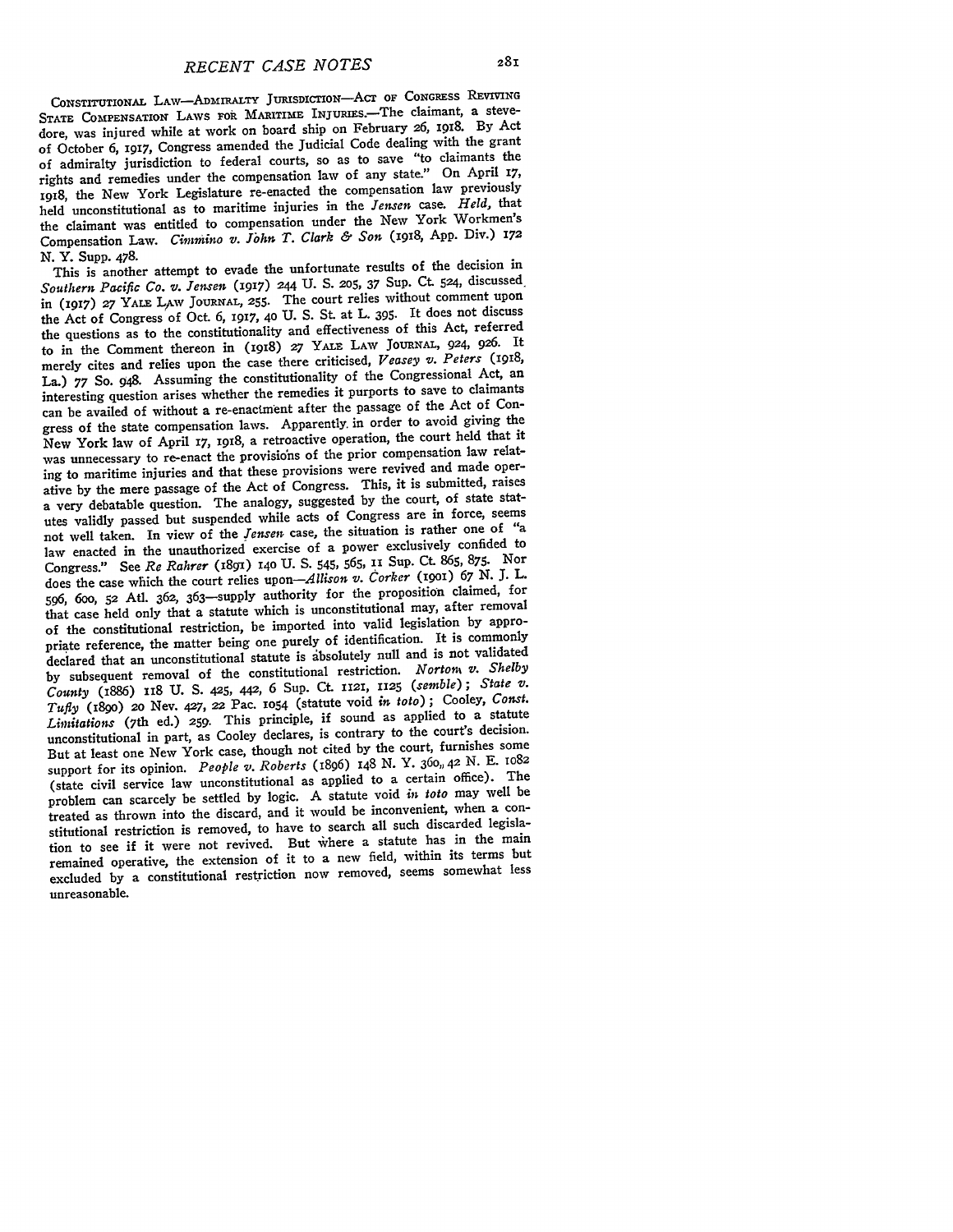**CONSTITUTIONAL** LAW-FULL FAITH **AND CREDIT-JURISDICTION TO ASSESS** STOCKHOLDERS.-In proceeding against a Minnesota corporation, a Minnesota court which had jurisdiction of the corporation entered an order appointing a court which had jurisdiction of the corporation entered an order appointing a receiver and laying a assessment on the stockholders. The receiver brought suit in North Dakota to enforce the assessment against one of the st

U. S. 537, 35 Sup. Ct. 724, and Comment in (1916) 25 YALE LAW Jouxna, 324<br>
The order could not be attacked therefore for van to furishiction over the<br>defendant either under the due process clause or the full finit and cre

ţ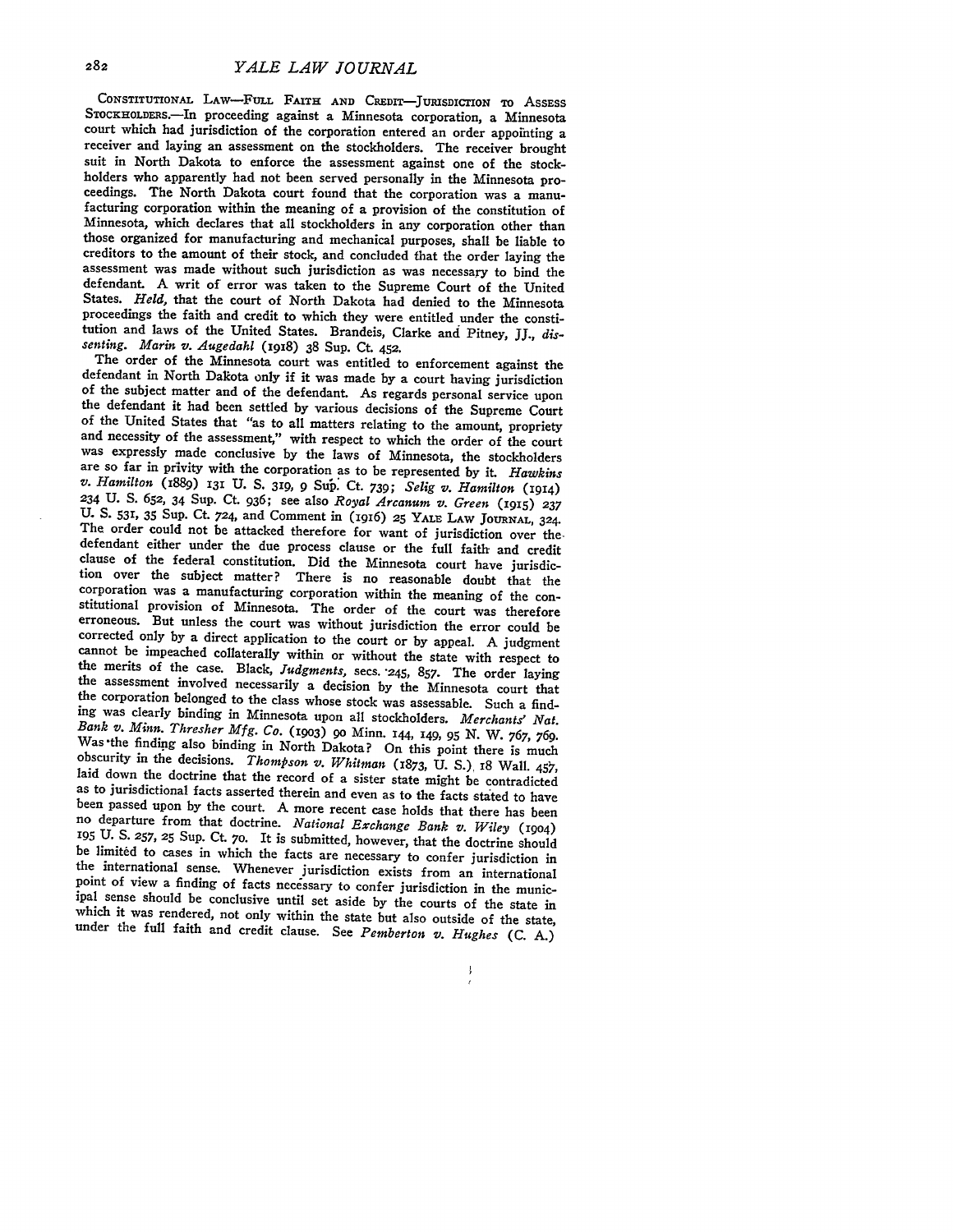[1899] I Ch. 781. Minnesota was competent, as regards international jurisdiction, to impose a statutory liability upon the stockholders of a Minnesota corporation. Whether it had exercised that power with respect to a particular corporation was purely a question of internal law. A decision on that point **by** the local courts should be free from collateral attack everywhere. In reaching the result that the order of the Minnesota court was entitled to full faith and credit in North Dakota the Supreme Court did not base its conclusion upon the distinction suggested above, although much of the reasoning of the court is in accord with such distinction. The decision rests nominally upon the ground that it was not the intention of the constitutional provisfon of Minnesota to affect the jurisdiction of the state courts. Applying the test laid down in *Fauntleroy v. Lum* (1908) 210 **U. S. 230, 28** Sup. **Ct.** 641, the court regarded the provision as going to the *duty* of the court and not to its *power.* The question, from this point of view, is one of construction which, when its affects a court of general jurisdiction, will be resolved in favor of jurisdiction. In view of the fact that the constitutional provision did not deal expressly with the jurisdiction of courts, but with the liability of stockholders, and the further fact that the order in question was made **by** a court of general jurisdiction in connection with proceedings for sequestration, the case would seem to fall reasonably within the rule just stated.

CONSTITUTIONAL LAW-FULL FAITH AND CREDIT-SUIT IN ILLINOIS ON ALA-BAMA **JUDGMENT FOR** WRONGFUL DEATH.-The defendants **by** their acts in Alabama had caused the death in that state of the plaintiff's intestate. The plaintiff obtained judgment in Alabama under the wrongful death statute of that state. Thereafter the plaintiff brought the present action in Illinois, basing his claim on the Alabama judgment. An Illinois statute provided that "no action shall be brought or prosecuted in this state **to"** recover for damages for a death occurring outside of this state." *Held,* that the Illinois court had no jurisdiction over the plaintiff's action, and that the statute so construed did not violate the "full faith and credit" clause of the **U. S.** Constitution. *Kenney v. Supreme Lodge, etc., Loyal Order of Moose* (1918, Ill.) *12o* **N. E. 631.** See **COMMENTS, p.** 264.

CONSTITUTIONAL LAw-PuBLIc LANDS-POWER OF UNITED **STATES** TO EXEMPT HOMESTEADS FROM ATTACHMENT FOR PRIOR DEBTS.-In August 1912 the United States under the provisions of the federal statute as to granting homesteads conveyed land in Idaho to the plaintiff in fee simple. Under the terms of this statute land so acquired was not to "become liable to the satisfaction of any debt" of the grantee "contracted prior to the issuing of the patent therefor." **U. S.** Rev. **St.** sec. **2296. A** creditor whose claim against the plaintiff accrued before the conveyance brought suits attaching the land and, after judgment, levied executions on the same. The plaintiff then brought the present proceeding to have the liens declared invalid. *Held,* that the limitations of the Act of Congress were valid and the land therefore was exempt from the creditor's claims. Holmes, **J.,** *dubitans. Ruddy v. Rossi* (Dec. **9, 1918) U. S.** Sup. Ct. Oct. Term, No. **17.**

This case decides for the first time, so far as the Supreme Court is concerned, the validity of the federal statute concerned. The decision follows the current of authority in the state courts and the lower federal courts. See annotations in **U. S.** Comp. St., 1916, **p.** 537o, note **2.** It settles a constitutional question of great theoretical interest as well as of practical importance. Has the federal government the power to determine that land in a state, after it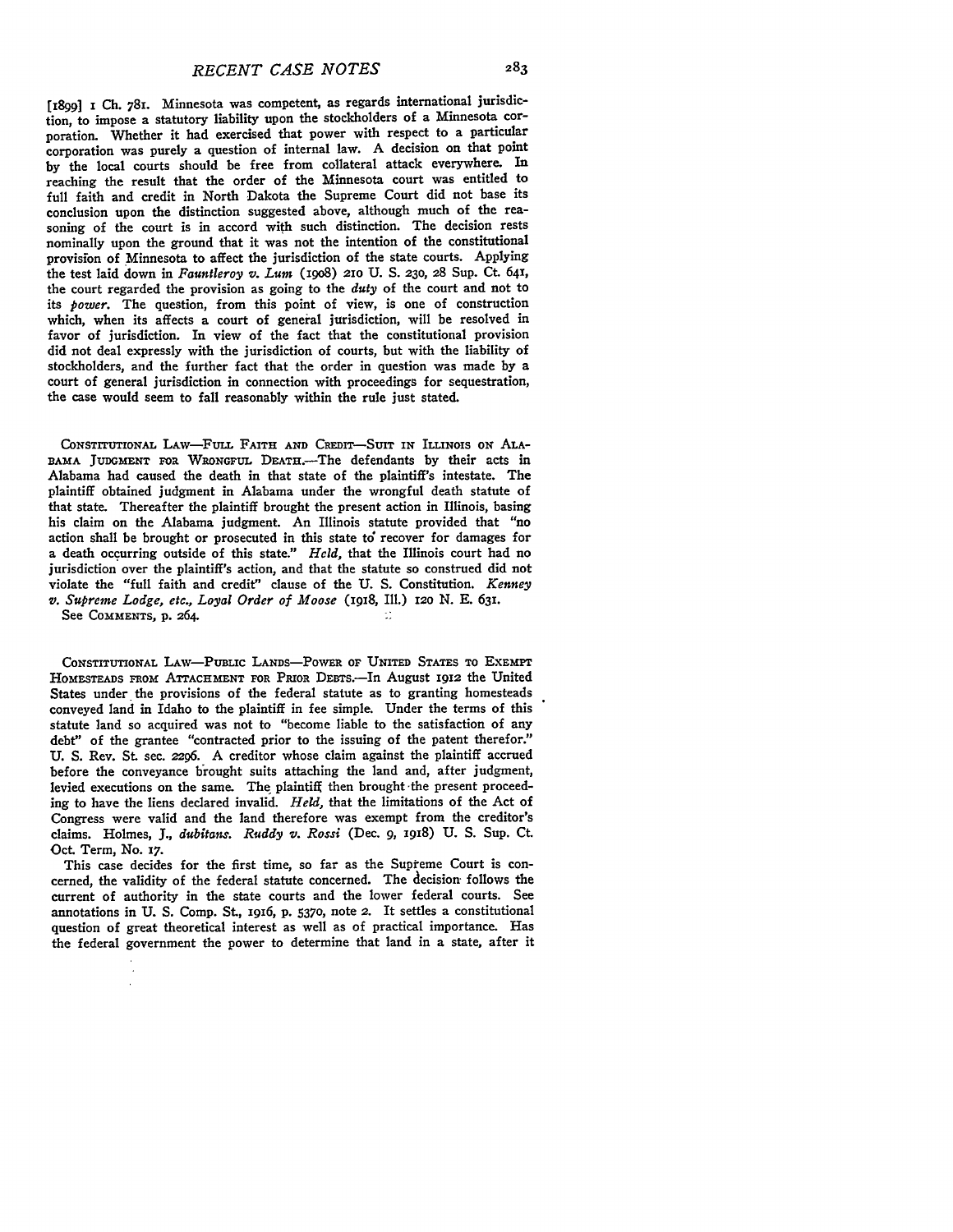has ceased to be government property, shall not be subject to the state laws regulating ownership, at least as far as the effects of the original grant by the United States are concerned? Is the federal statute, as Mr. Justice Holmes describes it, "a pure attempt [by the United States] to regulate the alienability of land in Idaho by [federal] law, without regard to the will of Idaho?" Note that the federal government retains no interest in the land-"there is no condition, no reserved right of entry, no reversion in the United States." "Ownership" of property is of course a complex legal interest, *i.* e. a complex aggregate of jural relations-rights, privileges, powers and immunities. When one private person "transfers" real property to another what happens, from a legal point of view, is that the complex legal interest of the grantor is divested and the grantee is invested with a more or less similar aggregate of jural relations. How similar depends partly upon the words used in the deed, but also partly upon the legal effects attached to those words by the law of the jurisdiction in which the land is situated. In final analysis, therefore, it is the law which determines just what rights, etc., the new "owner" acquires. In the case in hand, the land in question was, before the patent was issued, under the jurisdiction of the federal government; after it became private property it passed under the jurisdiction of the State of Idaho, so that the legal effects of all subsequent transfers of ownership would be determined by the law of that state. The real question, therefore, seems to be this: may the United States in exercising its constitutional power to dispose of lands belonging to it-a power expressly granted **by** the Constitution-determine the legal effects of its own instrument of transfer and so the exact scope of the rights, privileges, powers and immunities which vest in the person to whom the patent is issued-all without reserving to the United States any interest in the property? In spite of the doubts of Mr. Justice Holmes, the majority of the court say that it may, on the ground that such a power is "necessary and proper" for the effective exercise of its undoubted power to dispose of the property in question.<br>The result is that those who acquire homesteads from the United States have<br>as a part of their complex legal interests—their "ownership" in class of creditors.  $\mathcal{D}$ 

COPYRIGHTS-ROYALTIES-LIABILITY OF SUB-ASSIGNEE TO ORIGINAL LICENSOR.<sup>1</sup><br>The plaintiff, owner of a copyright, assigned it to P, who undertook to pay a royalty. P later became insolvent, and his receiver sold all the assets to the defendant, the latter taking an assignment of the copyright and agreeing to pay the royalty. The plaintiff sued this second assignee for royalties, claiming as beneficiary of the latter's contract with the receiver and also **by** virtue **of** a vendor's lien on the copyright *Held,* that he could not under English law maintain suit as beneficiary of the contract, and that there was no lien in the absence of any words in the original assignment to P indicating any such intention. *Barker v. Stickney (1918, K.* B.) 11g L. T. Rep. **73.**

**CRIMINAL LAw-RoRBERY--ADmINISTRATION OF DRUG AS 'FoRcE."-The** defendant administered a drug to the person in charge of a saloon in order to produce unconsciousness, and while the victim was in that state took money from the cash register. The state statute defining robbery required the unlawful taking of the property to be "by means of force or violence or fear" but added that "the degree of force is immaterial." *Held,* that the defendant was guilty of robbery. *State v. Snyder* (1918, Nev.) 172 Pac. 364.

See **COMMENTS,** P. **259.**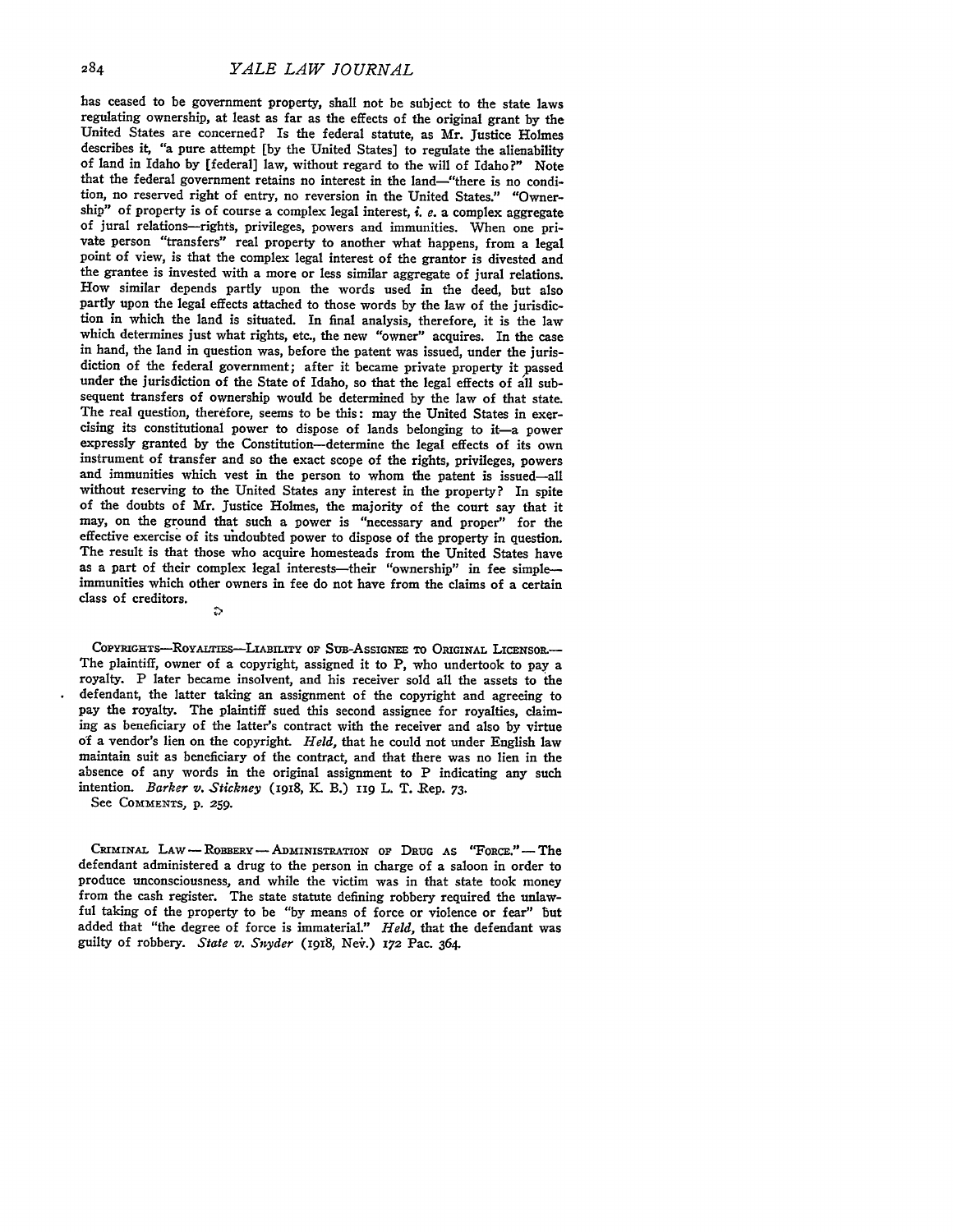The decision of the court is based upon the analogy of the cases which hold that if drugs are used to make a woman unconscious and her person is then violated, the crime of rape is committed. *Regina v. Camplin* (1845, C. C. R.) **I** Den. C. C. **89,** s. c., **I** Cox C. C. **22o.** It must be noted, however, that to constitute rape there need be no other force used than is necessary to accomplish the intercourse. If the woman is ravished while unconscious because of drugs not administered by the accused; or if she is to the knowledge of the accused insane and so makes no resistance, rape is nevertheless committed. *Regina v. Fletcher* (i859, **C. C.** R.) 8 Cox **C. C.** 131; *contra, People v. Quin* (1865, **N.** Y. Sup. Ct.) **5** Barb. **128** (statutory). On the other hand, robbery is usually under our law distinguished by the presence of "force and violence" or at least "putting in fear." Picking a person's pocket is therefore not robbery, but merely larceny from the person. *Harman's Case* **(17O1,** K. B.) 2 East P. **C. 736.** If, however, the article stolen is attached to the person and enough force is used to sever the attachment, robbery is committed. *Rex v. Mason* (182o, **C. C. R.) R.** & **R. 419;** *contra, Bowlin v. State* **(19o4)** *72* Ark. **530,** 81 **S.** W. **838.** Similarly, if the force used injures the prosecutor's person, as where the woman's ear from which a ring was snatched was thereby torn. *Rex v. Lapier* (1784) 1 Leach, 36o. Threats to use force which result in a "putting in fear" **hre** also sufficient. *Hughes Case* **(1825) I** Lewin, **301.** Was there, then, in the principal case sufficient force, over and above that necessary merely to take and carry away the money, to remove the offense from the field of larceny from the person into that of robbery? More in point than the authorities upon rape are the American cases holding that to induce another to take a drug in the belief that it is a harmless article of food or drink is to commit a criminal battery. *Johnson v. State* (1893) 92 Ga. 36, **17 S. E. 974.** An English case takes the same view. *Reg. v. Button* (1838) 8 **C.** & P. *66o.* Later cases, however, disagree. *Reg. v. Hanson* (1849) 2 **C.** & K. *912.* The American decisions are based upon the proposition that the chemical force thus set in motion is "force" within the meaning of that term as used in the definition of a battery. *Commonwealth v. Stratton* (1873) 114 Mass. **303.** If so, it would seem that the administration of the poison to the prosecutorthe bringing of chemical force to bear upon his person-as a step in obtaining the property may very properly be held to be the use of "force" within the meaning of that word as used in the definition of robbery.

**EvmENCE-CORONna's** VERDicTS-ADMISSlBILITY **IN PROCEEDING UNDER** WORK-**MEN'S COMPENSATION** LAw.-In a proceeding before the Industrial Board of Illinois for compensation under the Workmen's Compensation Law, the Board admitted in evidence a coroner's verdict that the deceased died from injuries which "resulted from a fall down a flight of stairs at Morris & Co.'s plant **. . .** as he was leaving his work." *Held,* that the evidence was admissible to show the circumstances under which the injury was received. Cartright, Dunn and Cook, JJ., *dissenting. Morris & Co. v. Industrial Board* **(1918,** IIl.) *i1g* **N. E.** 944.

In a similar proceeding the same Board admitted a coroner's verdict to the effect that the deceased "came to his death from septicamia, due to a cut on his finger from fiber cane, accidentally received while in the discharge of his duties for the Peoria Cordage Co." *Held,* that the verdict was not admissible to show the circumstances under which the injury was received. Fanner, Carter and Craig, JJ., *dissenting. Peoria Cordage Co. v,. Industrial Board* (1918, Ili.) 11g N. E. *996.*

These two cases decided on the same day reveal a struggle within the court over the extent to which coroner's inquisitions are admissible in civil cases.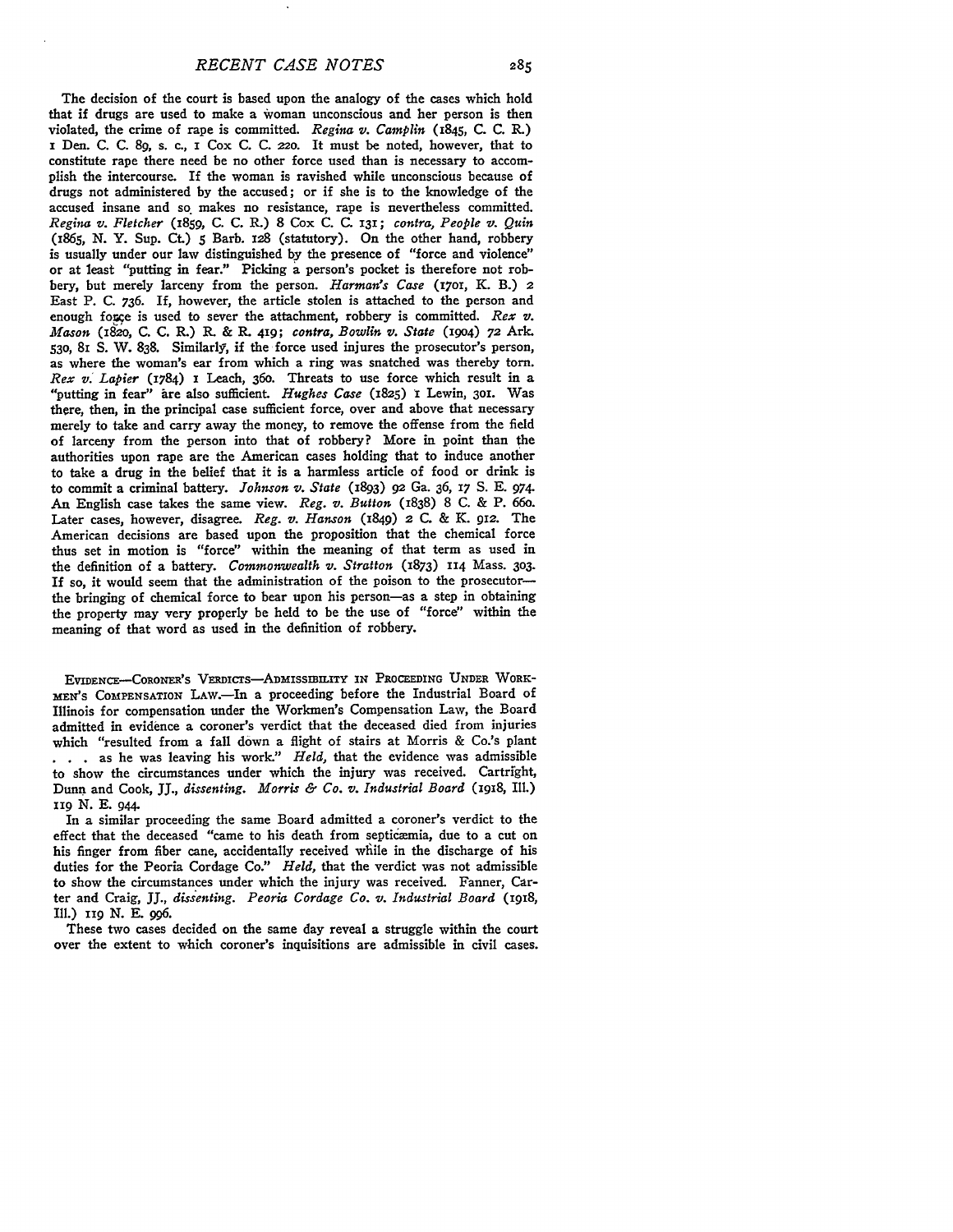Note that the writer of the dissenting opinion in **the** first case is the author of the prevailing opinion in the second. Early common law cases seem to have admitted, coroner's inquisitions as evidence in civil cases. *Toomes v. Etherington* (i66o) i Win. Saund. 361. They may be regarded as falling under the general exception to the hearsay rule which renders duly authorized official statements admissible. Wigmore, *Evidence,* sec. 1671. The tendency on the part of courts to-day is to exclude them as hearsay. *Hollister v. Cordero* (1888) **<sup>76</sup>**Cal. 849, 18 Pac. **855;** Wigmore, **loc.** *cit.* Illinois has a long line of cases admitting them. *U. S. Life Ins. Co. v. Vocke* (1889) 129 Ill. **557,** 22 N. **E.** <sup>467</sup> collects the authorities and has excellent opinions **by** Craig and Baker, **JJ.** The facts found, however, must not be "extraneous to the province of the inquest." *Chicago, M. & St. P. Ry. Co. v. Taylor* (1892) 46 Ill. App. 5o6 (verdict admitted to show how deceased came to his death, but not a finding that "the switchstand was negligently placed"). The finding in the second of the cases in hand, that the deceased came to his death "while in the discharge of his duties," seems to fall without the province of the coroner's inquest and therefore was rightly held inadmissible under prior Illinois cases. The first case may be distinguished on the ground that there is no similar finding, but merely a statement of the facts. It should be noted that the Illinois Industrial Board are bound **by** the common law rules of evidence. *Victor Chemical Works v. Industrial Board* (1916) **274** Ill. **IX, 113 N. E.** 173. Whether this is desirable or not depends in part upon the spirit of liberality or narrowness in which the rules of evidence are administered. In some states the Compensation Law frees the compensation boards or commissioners from following these rules. See Conn. Pub. Acts, **1913,** ch. 138, part B, see. **25; N.** Y. Laws, 19x4, ch. **41,** see. **68.**

LEGACIES AND DEVISES-RELEASE OF LEGACY CHARGED UPON LAND DEVISED-**VENDOR'S** LiEN-A testator bequeathed and devised all his estate to his son "subject to" certain specific legacies. A portion of the estate was real property. The legatees, in consideration of the son's promise to pay them the amounts of their legacies, executed in gio quitclaim deeds of the lands so devised. The son did not pay the legacies; and in 1916, after the promises to pay the amounts of the legacies were barred by the statute of limitations, one of the legatees, to whom the other legatees had meanwhile assigned their alleged vendor's lien on the real property in question. Held, that the plaintiff was entitled to a foreclosure decree. Ostrander, C. J., dissenting. Lavin v. *Lynch* (1918, Mich.) 168 **N.** W. io24.

The decision is placed **by** the majority of the court on the following grounds: **(I)** that the specific legatees each originally had an equitable charge or lien on the lands in question to secure the payment of his legacy; **(2)** that when each legatee quitclaimed to J., he acquired a "vendor's lien" in equity to secure the payment of the "purchase price" of his interest; **(3)** that this vendor's lien was assignable; (4) that the running of the statute of limitations against the promise to pay the price did not affect the validity of the lien. Ostrander, C. J., took the view that **by** a fair construction of the will, which apparently carried personalty as well as realty, the legacies never were a charge on the real estate and that therefore the quitclaim deeds conveyed nothing and had no effect except to clear up doubts upon that matter. So far as the construction of the will is concerned, the view taken by the dissenting judge seems the better. Assuming, however, the correctness of the views of the upon this point, their second point seems open to serious question. Previous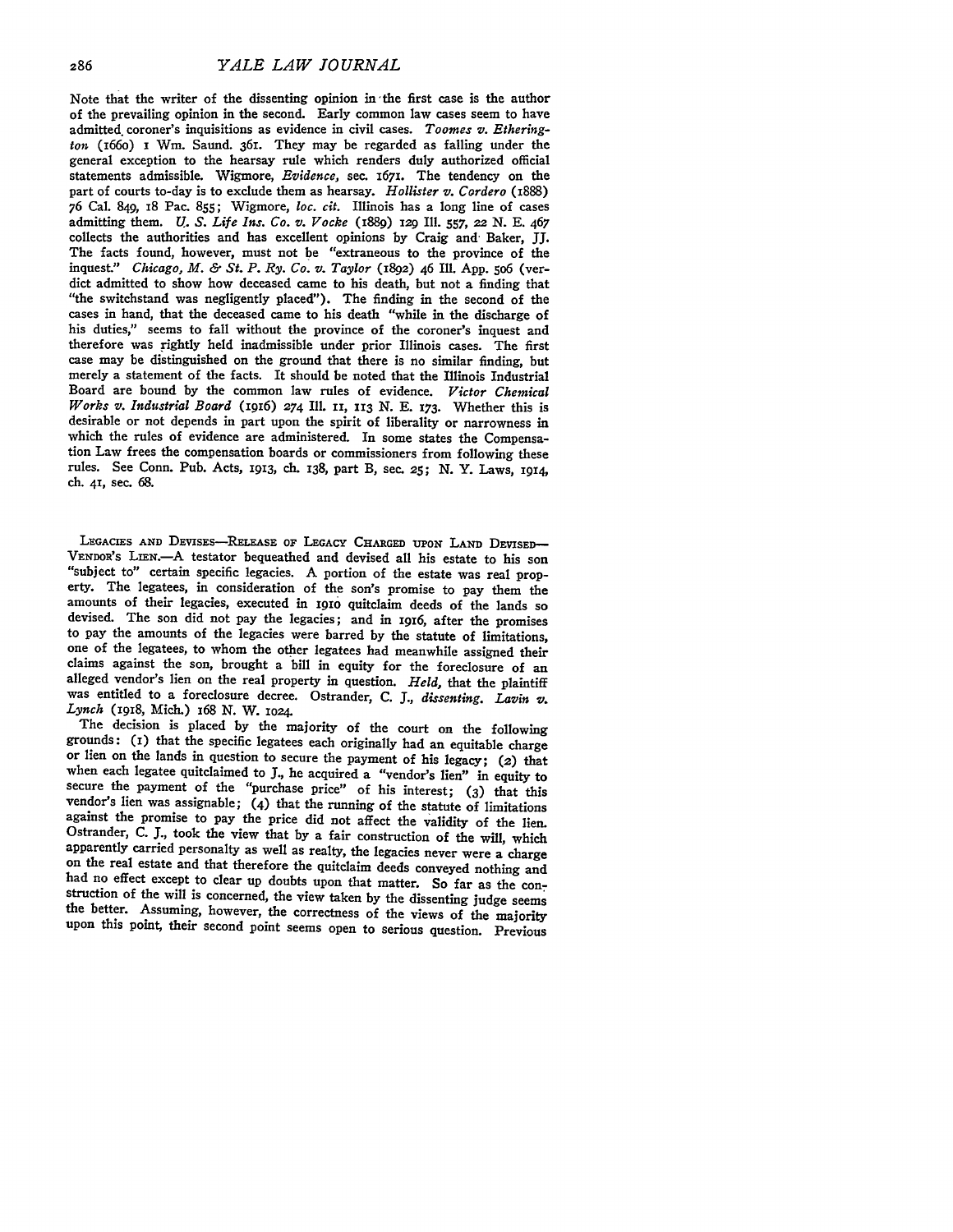cases in Michigan had accepted the doctrine of "vendor's liens" and bad applied it to the purchase and sale of equitable interests. *Ortmann v. Plummer* (1885) **52** Mich. **76,** *17* N. W. **703.** In the principal case, however, we are confronted **by** the fact that the interests sought to be "conveyed," *i.* e., released or extinguished, **by** the quitclaim deeds were equitable liens on land owned **by** the one to whom they were "conveyed." If, as the majority opinion holds, the legatees after executing these deeds still had equitable liens on the land for the same amounts as before, it is difficult to see that the deeds had any effect whatever. Indeed the object of the whole transaction between the son and the legatees seems to have been to extinguish at the time the deeds were given any claims the latter had against the property and to take in exchange the son's personal legal duty to pay the amounts of the legacies. By holding that the legatees still had equitable liens this purpose is entirely defeated. The result reached **by** the majority seems therefore to be incorrect, even if we assume their construction of the will. It may be noted that by accepting the property given **by** the will the son had already placed himself under a personal duty to each of the legatees to pay him the amount of his legacy. *Burch v. Burch* (1875) **52** Ind. **36;** Ames, *Cases on Trusts* **(2d** ed.) 3, n. **2.**

MARRIAGE AND DIVORCE-ANNULMENT OF MARRIAGE-FRAUDULENT CONCEAL-**MENT OF NATIONALITY IN TIME OF** WAR.-A French woman married on August *24,* **1914,** in Paris, a person who claimed to be an Alsatian **by** birth and a Frenchman **by** nationality. He was in fact a German who was born in Darmstadt, Germany. The wife petitioned for an annulment of the marriage. *Held,* that she was entitled to a decree of annulment. *Re Schoenberg (1918,* Tribunal Civil de **la** Seine) 45 **CLUNET** 666.

See **COMMENTS, p. 272.**

**QUAsi-CoNTRAcTs-EFFECT OF** ExPREss CoNTRAcT INDUcED BY FRAUD-**MEAsURE OF RECOVERY.-The** plaintiff sued for the reasonable value of work and labor done for the defendant, and to a plea that the work was done under an express contract replied that the contract was induced by the defendant's fraud. The value of the work done was more than the contract price. *Held,* that the plaintiff was not entitled to recover in indebitatus assumpsit except upon the express contract, and that damages were limited to the agreed price. *Prest v. Farmington* (1918, Me.) **IO4** Atl. 52x.

See **COMMENTS,** p. **255.**

**RFs JuDiCATA-IDExTITY OF PARTIES AND CAUSES** OF **ACTION-JDGMENT** FOR WIFE NOT CONCLUSIVE IN HUSBAND'S ACTION FOR LOSS OF SERVICE.-In a former suit, the plaintiff's wife obtained judgment against the defendant for personal injuries caused **by** negligence. The plaintiff brought the present action for loss of his wife's service, and the court charged the jury that the wife's **judg**ment was conclusive as to the defendant's negligence and as to her freedom from contributory negligence. *Held,* that the charge was erroneous. *Laskozvski v. People's Ice Co.* (igi8 Mich.) 168 **N.** W. **940.**

**A** judgment to be available as *res judicata* must be between the same parties, or their privies, and for the same **cause of action. 23** *Cyc.* **1237.** The wife and husband, since the enabling statutes of married women, can no longer be considered one party. A suit to which only one was a party is generally held not to be *res judicata* in a suit brought **by** the other party, even when the husband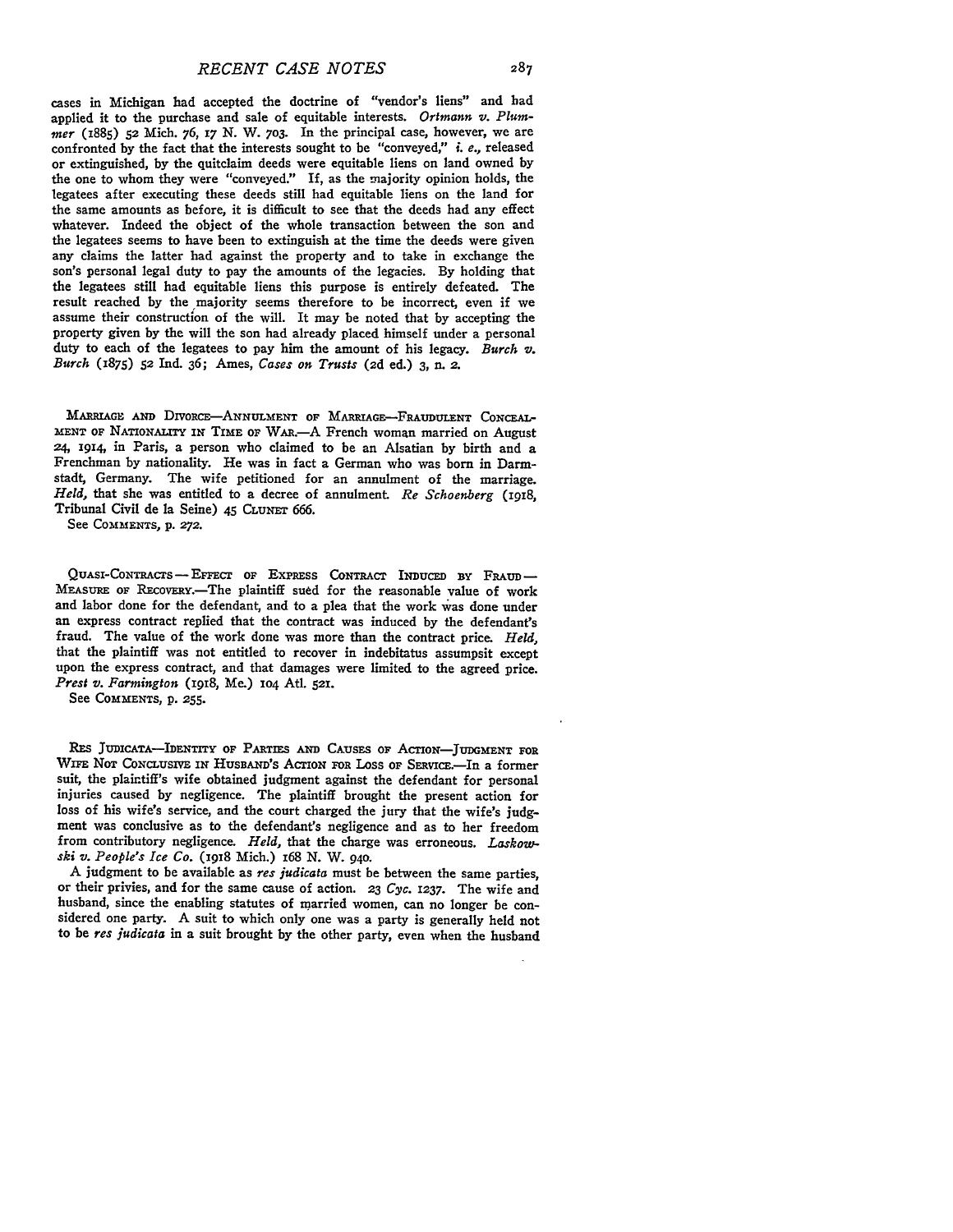must be joined as a nominal plaintiff or defendant. *Solte v. Karren* (1917, **Tex.** Civ. App.) 191 S. W. 6oo; *Thompson v. Southern Lumber Co.* (1914) **113** Ark. 38o, 168 S. W. io68; *contra, Lindsey v. Danville* (1873) 46 Vt. 144. The principal case could be supported on this ground alone. It is believed, however, that as the wife's action was for injuries and the husband's for loss of service, the causes of action cannot be considered identical, although both are based on the same facts. See *Fish v. Vanderlip* (1915, *N.* Y.) *17o* App. Div. 78o, 156 N.Y. Supp. **38;** *Bradshaw v. Lancashire etc. Ry. Co.* (1875, **C.** P.) L. R. Io **C.** P. i89. If the act of the defendant injures two primary rights of the plaintiff, it is usu- ally held that the latter may maintain two different actions. *Brunsden v. Humphrey* (1884, **C. A.)** 14 Q. B. **D.** 141; *Reilly v. Sicilian Asphalt Co.* **(192) 170 N.** Y. **4o,** 62 N. **E. 772;** *contra, King v. Chicago; M. & St. P. Ry. Co.* **(1goo)** 8o Minn. **83, 82 N.** W. **1113.** *A fortiori,* when the rights violated belong to different parties. See *Mahoning Valley Ry. Co. v. Van Alstine* (igos) **77** Oh. **St. 395, 83 N. E.** 6oi. The doctrine of *res judicata* was established to protect a wrongdoer against vexatious suits, *"nemo bis vexari debet pro una et eadem causa";* applied for that purpose it is very beneficial, but it should not be used to relieve the plaintiff from proving his case.

**TORTs-RIGHT OF PRIVACY-EXHIBITING MOVING** PIcrURE **OF PLAINTIFF** WITH-**OUT HER** CONSENT.-While the plaintiff was in the defendants' store purchasing goods, the defendants without her knowledge caused moving picture films of her face and figure to be taken, and later procured the films to be enlarged and exhibited in a moving picture theatre to advertise their wares. The plaintiff alleged that all this was done without her consent and that it caused people to believe that she had for hire permitted her picture to be taken and used as  $a_a$  public advertisement. The answer was a general denial. No proof of special damages was offered and the trial court sustained a demurrer to the evidence. *Held,* that the defendants' acts were a violation of the plaintiff's right of privacy and entitled her to recovery without proof of special damage. *Kunz v. Allen* (1918, Kan.) **172** Pac. **532.**

See **COmmENTS, p. 269.**

**UNFAIR ComPETITION-SImILARITY IN APPEARANcE OF PRODUCT-"SHREDDED** WHEAT" CASE-The plaintiff corporation manufactured a shredded wheat biscuit of a peculiar size, form, color and appearance, which had become wellknown to the public as coming from a single source. It owned patents covering the same. On the expiration of the patents, the defendants began to manufacture and sell wheat biscuits of exactly the same size, shape and appearance, but put up in a distinctive package. Restaurants sold the biscuits to patrons who did not see the original package. *Held,* that the plaintiff was entitled to have the defendant mark each biscuit intended for ultimate sale outside the package with some mark which would enable the purchaser readily to distinguish it from the plaintiff's product, unless after a probationary period of six months the defendant could show that such marking was not commercially practicable. Ward, *J., dissenting. Shredded Wheat Co. v. Humphrey Cornell Co.* (1918, **C. C. A.** 2d.) **250** Fed. 96o.

The law relating to "unfair competition" is quite modern. No reference to it will be found, for example, in the early editions of such works as Pollock's *Law of Torts.* The harm sought to be prevented is not competition, but inducing persons to buy the defendant's goods by representations that they are the plaintiff's. Accordingly all that a plaintiff can ask is that, so **far** as is con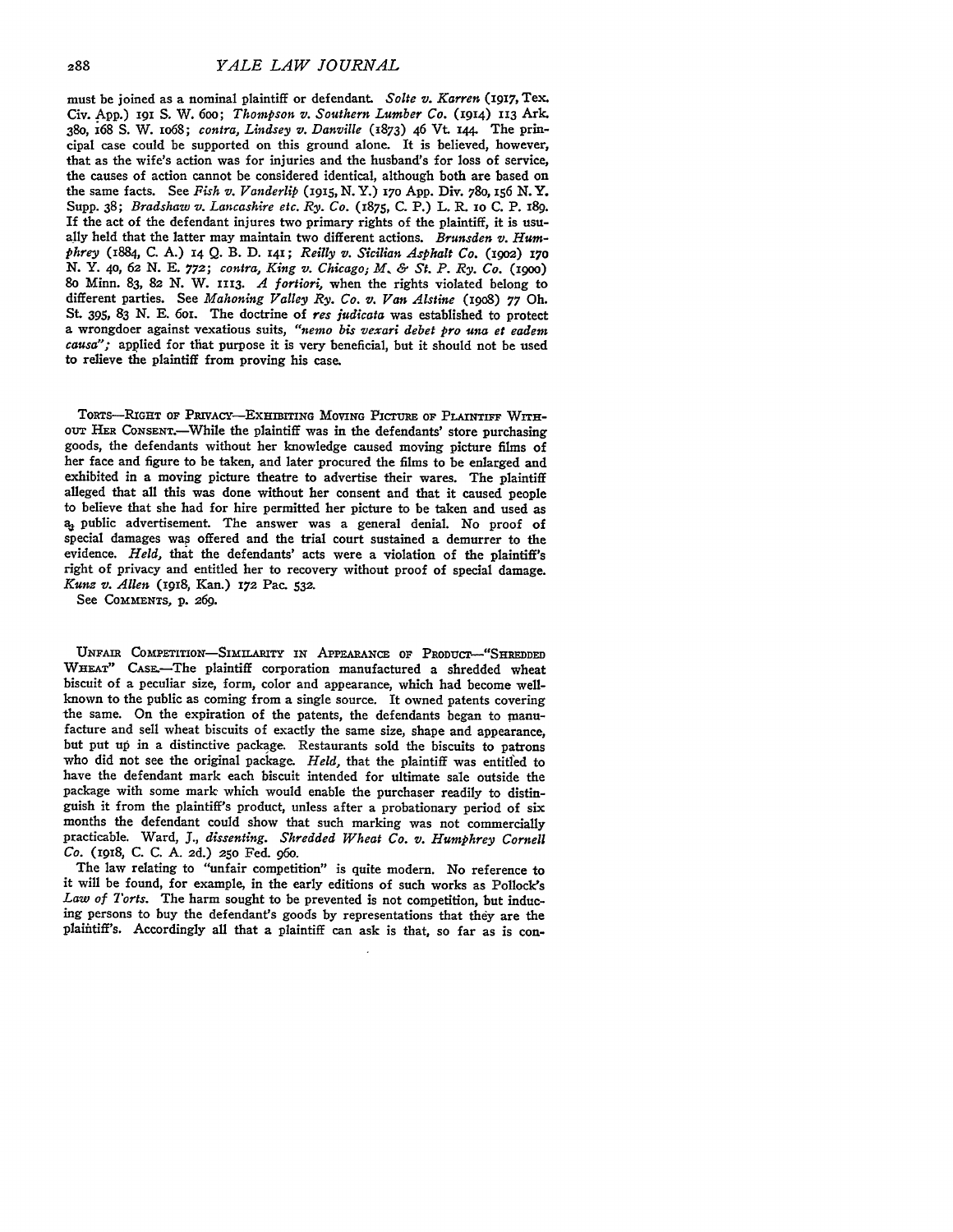sistent with the defendant's fundamental privilege to make and sell what he chooses, precautions shall be taken to prevent confusion as to the source of the product. *Elgin National Watch Co. v. Illinois Watch Case Co.* (igoo) **<sup>179</sup> U. S.** *665, 21* Sup. **Ct.** 27o ("Elgin" watches); *Samson Cordage Works v. Puriton Co.* **(i915, C. C. A.** 6th) **211** Fed. 6o8 (window cords). If there is evidence of positive confusion as to source, caused **by** the imitation of **the** plaintiff's product either as to name, shape, color or appearance, equity will compel a defendant to take such precautions as will afford the maximum amount of protection to the plaintiff and the minimum amount of limitation on defendant's freedom of **trade.** *Standard Paint Co. v. Trinidad Asphalt Mfg. Co.* **(I9ig) 22o U. S. 446, 31** Sup. **Ct.** 456 ("Rubbero" goods); *Garret & Co. v. Sweet Valley Wine Co. (1918,* **N. D.** Oh.) *251* Fed. **371** ("Virginia Dare" wines). Where the confusion is due to imitation of the product itself great difficulty often arises in the application of this doctrine, for a change **in** appearance of the article may be impossible without a destruction of its function. In such case the courts, ever jealous of creating a perpgtual monopoly, refuse to grant the plaintiff any relief. *Marvel Co. v. Pearl* **(1914, C. C. A.** *2d)* 133 Fed. **X6o** ("Whirling" spray syringe); *Diamond Expansion Bolt Co. v. U. S. Expan***sion** *Bolt Co. (ig1,* **N.** Y.) **177 App.** Div. **554,** 164 **N.** Y. Supp. 443 (bolts and shields). *A fortiori* is this true where the connotation as to source has been built up under the protection of a patent and the patent has expired. *Daniels v. Electric Hose Co.* (I9i6, **C. C. A. 3d) 23x** Fed. **827.** However, where the appearance of the article may be changed without destroying its usefulness for the purpbse intended, the courts will not hesitate to compel the defendant so to distinguish his product as to cause the least possible confusion. *Yale & Towne Mfg. Co. v. Adler* (i9o7, **C. C. A. 2d) 154** Fed. **37** (locks); *Ruchmore v. Manhatten Screw Co.* (i9o8, **C. C. A. 2d) 163** Fed.'939 (auto-lamps); *Coca Cola Co. v. Gayola Co.* **(1912, C. C. A.** 6th) **2oo** Fed. **72o** (beverage). It is submitted that the principal case properly placed upon the defendant the burden of showing that the placing of a distinguishing mark upon the product was not commercially feasible and would result in destroying his ability to combete with the plaintiff. It should be noted that Hough, **J.,** who concurred in the **result,** expressed the view that the plaintiff would be entitled to have distinguishing marks placed upon the defendant's product even' though that would make it commercially impossible for him to compete.

**VENDOR'S LINs-UNLIQUIDATED** CLAIMs-BREAcm **OF CONTRAcT TO SuppoRT** GRANTOR.-A father conveyed to his daughter a farm, taking in exchange her promise to care for and support him until death and to pay his funeral expenses. The daughter did none of these things. In a suit against the daughter the administrator of the father asked not only for a personal **judg**ment but also for the enforcement of an equitable lien on the land in question to secure the payment **pf** the amount to be found due for breach of the contract. *Held,* that the administrator was entitled to the relief asked. *Zoeller v. Loi* **(i918, Ind.) 12o N. E. 623.**

As the daughter never performed any part of her agreement, the father would in many states have been entitled in equity to have the land restored to him and to an accounting of rents and profits. *McClelland V. McClelland* (1898) **176 Ill. 83, 51 N. E. 559;** *Lowman v. Craurford* (igoi) **99** Va. **688, 4o** S. E. 17. This is on the ground that where a defendant has wholly repudiated or violated his contractual duty to the plaintiff, equity deems it only fair that restitution *in specie* should be decreed. Other jurisdictions deny relief, on the ground that the remedy for breach of contract is adequate. *Gardner v. Knight* (i899) **124** Ala. **273, 27** So. **298;** *Anderson v. Gaines* (igoo) **156** Mo.